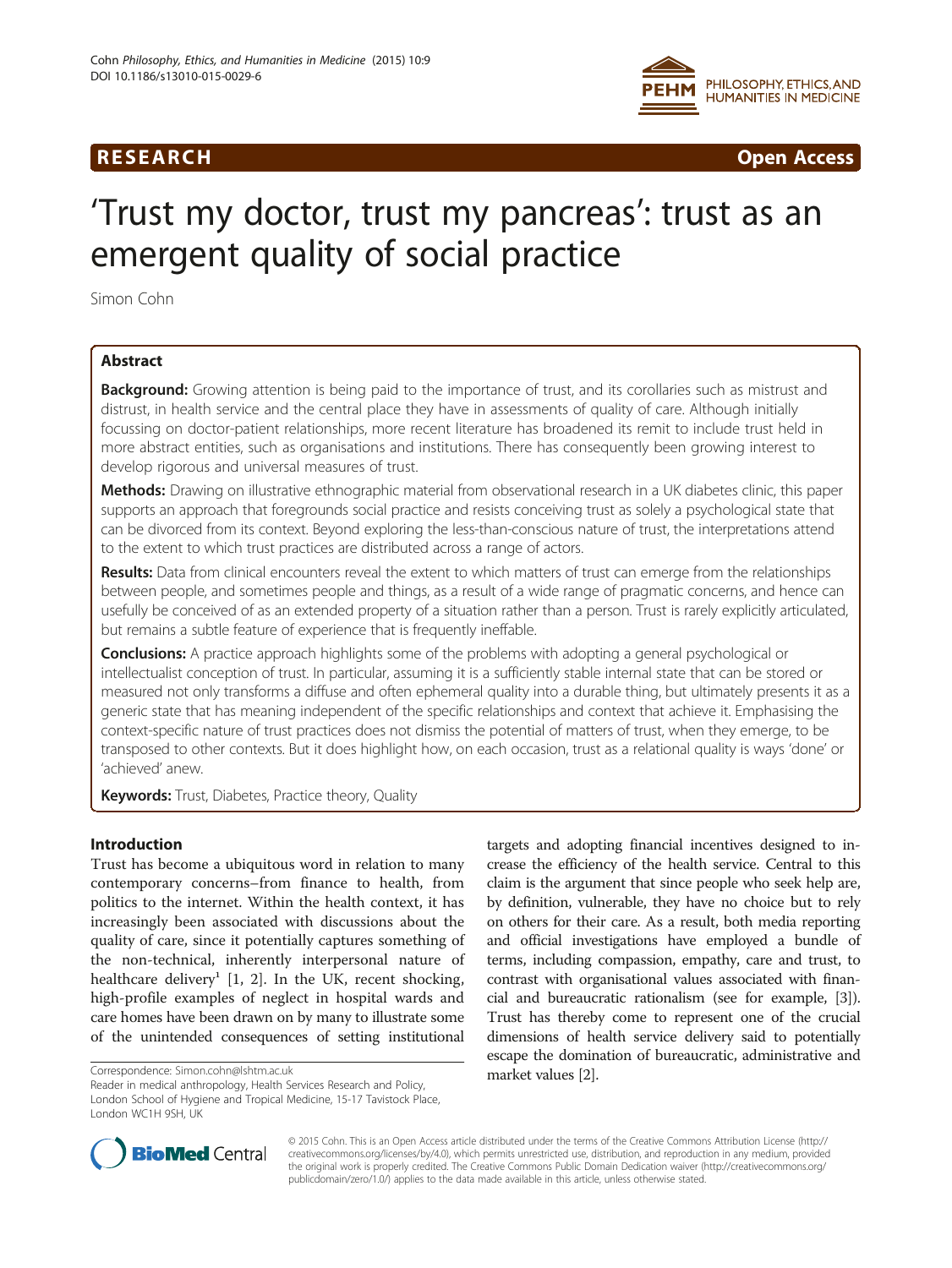In line with this, and in apparent contrast to the resilience of survey results that report doctors remain the most trusted profession [\[4](#page-8-0)], a number of authors have argued that instances of trust in health care settings are declining in reaction to the changing nature of the health service, paralleling an erosion of trust in society more generally [\[5](#page-8-0), [6\]](#page-8-0). At the centre of such propositions is the view that the intrinsically social nature of care is being subsumed by commercial and managerial forces, undermining the interpersonal foundations of clinical encounters and care itself [[7\]](#page-8-0). In response, some have consequently advocated the introduction of 'intelligent' trustworthiness–that is, the careful and considered investment of appropriate trust – as a guiding principle to counter the impersonal systems of audit, accountability and the market [[8\]](#page-8-0). The argument has proved to be powerful and persuasive, and often is reproduced uncritically [\[9](#page-8-0)]. Thus, whilst there may currently be limited evidence that levels of trust have a causal effect on clinical outcomes, there is nevertheless a growing assumption that it constitutes a crucial feature of care, and therefore should be protected and nurtured in order to improve people's experience of medical services and their overall health [\[10\]](#page-8-0).

#### Some limits of trust research

The majority of classic writing assumes trust primarily relates to the dyad between a trustee and a trustor–in the health context, between the doctor and patient– although in recent years, this scope has broadened to include more generalised kinds of trust; for example, in entities such as social structures, institutions and organisations [[11](#page-8-0), [12\]](#page-8-0). Much of this work has concentrated on what trust means in an abstract sense, whether in terms of its definition, its distinctions with related terms, or by developing a set of analytical principles (see for example [[13, 14\]](#page-8-0)). In this literature it is commonly said to be something we can 'have', that can be incrementally increased and built up, or decreased and even lost altogether [[15\]](#page-8-0). It is also said that possessing trust serves as a means to navigate the relationship between expertise and authority, and is frequently conceptualised not only as the basis for co-operation between people, but as a resource to be drawn on [\[16\]](#page-8-0). It's not surprising, then, that many of these arguments draw on an underlying economic model in which trust is a precious form of capital that can be gained, invested, accumulated, given, undermined, earned, received, and so on. Some writers go further, and not only present it as an object of exchange and investment, but also the result of careful calculation, appraisal and management [[17](#page-8-0)]. By reifying and generalising trust in this way, the associated terminology serves to support the idea it is a potentially measurable psychological entity [[18\]](#page-8-0), even though there is currently little agreement as to what dimensions to include, and hence no standard metric has been established [\[19](#page-8-0)].

However, as the psychologists Harvey et al. acknowledge [[20\]](#page-8-0), there is inevitably a difference between what people say about trust and what people actually do in practice (what they term 'stated' versus 'enacted' trust). A number of sociological studies investigating what is actually enacted in health contexts have consequently served to problematize the overtly mentalist approach of much trust research. Starting with the observation that it can be as much an affective state as a rational one, and that emotions can both guide and influence how trust evaluations are made [[21\]](#page-8-0), this work has, in combination, emphasised the complex negotiations that underlie interactions, and hence the plethora of situational factors likely to be significant. More specifically, ethnographic approaches not only reveal the subtle, pragmatic ways in which trust can surface [[22\]](#page-8-0) but also modes by which it is can be embodied (see for example [[23\]](#page-8-0)). Such work illustrates how conscious deliberations and evaluations of trust are often accompanied by other, less than conscious, processes. This general phenomenological approach highlights how objects and other non-human actors can shape the assumptions and interpretations actors make and that trust is actually a very fluid and varied entity (see for example [[24, 25\]](#page-8-0)). By doing so, this empirical work has led scholars to emphasise the contingent, contextual nature of trust [[26](#page-8-0)], and that frequently there are other relevant actors beyond the classic dyad [[27\]](#page-8-0).

The renewed interest in care more generally, and in particular a relational approach that emphasises care as interaction rather than something that is simply bestowed on one person by another [[28](#page-8-0)], also serves to illustrate the inherent ambiguity and ambivalence of health-related relationships. Brodwin [\[29\]](#page-8-0) points out that because of this, care and coercion in health settings cannot easily be distinguished from each other, since the relationship between health carer and patient is invariably unequal and nonreciprocal. Thus, whilst trust might initially be associated with establishing symmetry or mutuality in a relationship, accounts also illustrate the ways in which sometimes trust can actually be produced by such imbalances. For example, some have noted how, in the health context especially, trust can sometimes be the only thing that an individual is left with when they have limited choice but remain dependent on others (see for example [\[30\]](#page-8-0)). In such situations, both patients and professionals may try to preserve a sense of trust even when doing so is unjustified [[31](#page-8-0)] and, further, that when they do so such attempts may become manipulative and surreptitious attempts to control the situation or the other party [[32](#page-8-0)].

Nevertheless, whilst these primary accounts clearly demonstrate some of the ways in which deliberative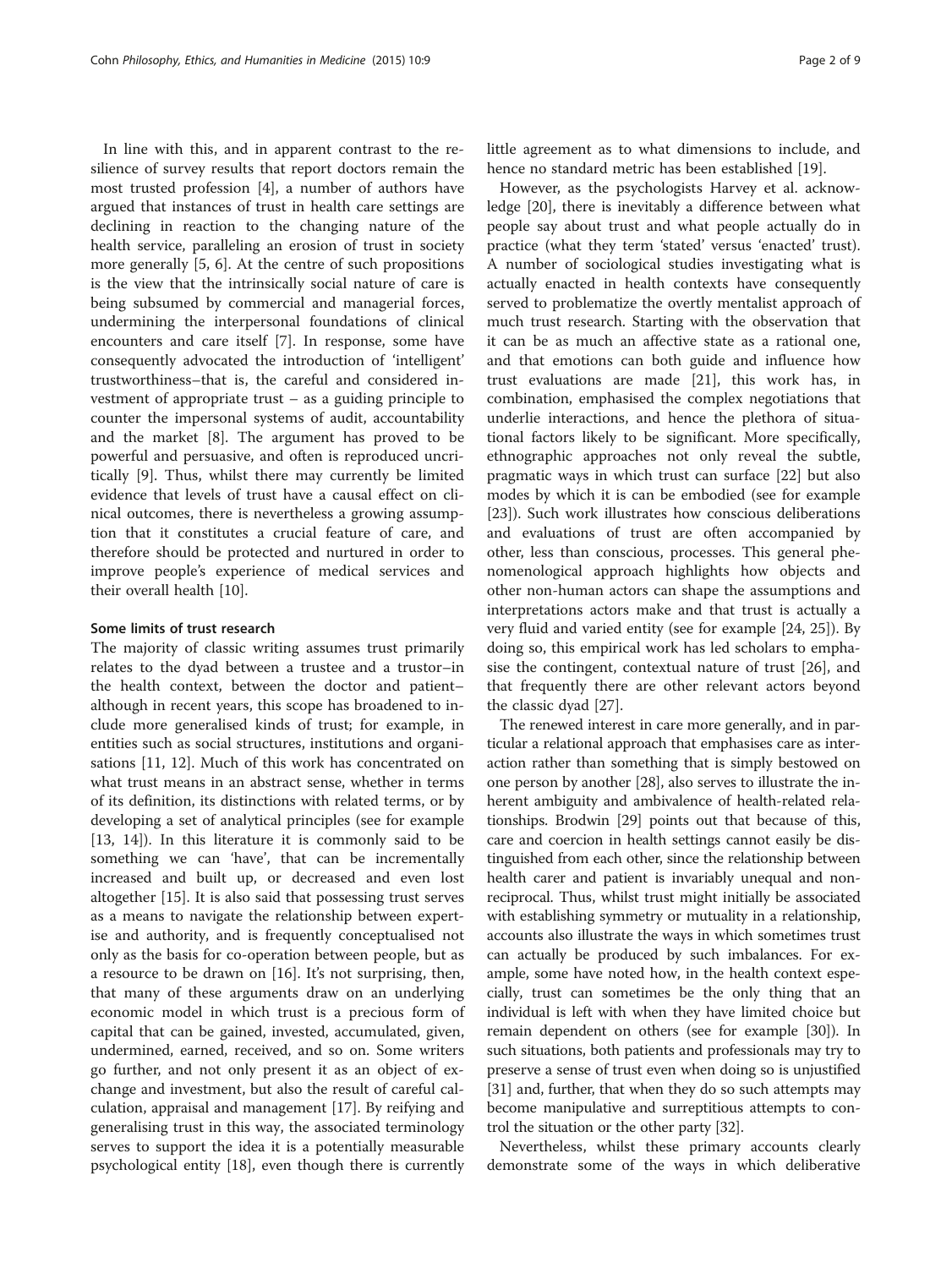evaluations of trust are accompanied by a wide range of other, non-conscious activities and effects, an implicit danger is that by continuing to adopt 'trust' as an abstract noun has the potential to reinforce the idea it can be separated from its context and that it consists of some universal properties independent of the situation within which it arises. Part of the problem is that this notion of trust commonly provides the basis on which it can be said to endure over time and in different contexts. Yet, as soon as it is rendered into such a generalised concept, discussion of trust necessarily has to become oversimplified and devoid of the specific details, histories and subjective standpoints that constitute its emergence in any particular instance. In other words, there remains a tension in the literature between, on the one hand, a strong emphasis on the situatedness of trust, and on the other, the use of a generic term that implies it is in some way an intrinsic, a priori, entity.

So how might one conduct an empirical study of trust in a health setting that resists presenting it as a bankable resource located inside the head or body, and instead presents it as a feature that is continually contingent on the features of specific contexts? By arguing that trust is not a psychological state or the result of deliberative evaluation, but rather something which only emerges from specific practices in particular situations shifts its conceptualisation from being an entity in and of itself, to being a quality potentially attributed by people to particular assemblages of people and things. Such a practicebased approach draws from diverse sources, including Pierce's pragmatism [\[33](#page-8-0)], Tarde's interactionist sociology [[34](#page-8-0)] and Bourdieu's notion of habitus [\[35\]](#page-8-0), to provide an account of human behaviour not through trying to ascertain its antecedents, but rather from examining the ways in which meaning is a consequence of human action [[36](#page-8-0)]. Although variations of practice theory have circulated in the social sciences for a number of decades, there has been a growing interest in them over recent years. In part, this can be attributed to a rejection of the dominance of individually-focused models which attempt to describe behaviour as the linear consequence of a set of internal processes. This can all too easily support an ideology of responsibilisation, by which the imperative on individuals to manage and take control rapidly becomes an expectation that only they are responsible for their health status [[37\]](#page-8-0).

Practice theory, in contrast, adopts a somewhat counterintuitive approach, arguing that it is people's actions in the world as they connect and co-opt other people and things which create meaning [\[38](#page-8-0)]. Rather than reproduce the mentalists' distinction between what is conscious and what is automatic, a general commitment to embodied disposition and the interaction of 'background' [\[39\]](#page-8-0) is used to highlight that, although we may not be aware of such processes, they are often comprise of very rich and

creative processes. Initially this emphasis on how things are achieved or constructed 'in the present' may appear to negate the fact that trust has an enduring nature. After all, from the more usual perspective, trust is conceived of in terms of the influence it can have on how people access health care services or respond to them in the future; as such, it precedes in some form or other a particular event, such as choosing to take medication or follow a doctor's advice. But a commitment to interrogating what gets done and said in specific social situations implies that what might be said to 'travel' from one context to another is not 'trust' per se, but rather the range of sociocultural and material resources that have the potential to influence its emergence in a new setting through further practices.

#### Diabetes and trusting relationships

Drawing on observations in a UK diabetes clinic, the remainder of this paper will use excerpts to illustrate ways in which trust arises during everyday exchanges and activities between doctors and patients. Instead of basing interpretations primarily on people's reflections, attention is placed on the very specific circumstances of practice, including whatever material elements might play an integral role, since all these exert very real influence on shaping how an event is ultimately constructed or 'achieved'. In order to illustrate the themes introduced– that matters of trust are emergent, always contingent on multiple factors, and remain inherently ambivalent–I draw on instances when matters of trust appear to be foregrounded even if this is not articulated by actors themselves.

The idea of 'self-management' has become an increasingly common feature in the care of chronic conditions such as diabetes. It could be said to be derived from two distinct forces: the shift from paternalistic to patientcentred care, and acknowledgement that on-going treatment strategies now require continual attentiveness and adjustment. Accompanying terms such as empowerment and concordance, and the proliferation of so-called shared-decision making tools, the drive to encourage patients to monitor, record and alter their medication, diet and exercise is broadly conceptualised in terms of mimicking the homeostatic feedback that the body lacks in order to achieve biochemical stability. Accompanied by the rise of electronic devices to measure glucose levels, and insulin pens and pumps to adjust different kinds of insulin to provide either a basal or immediate response, patients are being increasingly encouraged to reflect and act autonomously on their metabolism 'in real time'.

Some commentators have been sceptical that an emphasis on promoting autonomy is in any way emancipating, and have commented that there is an increasing expectation that the idea of the patient as an 'active'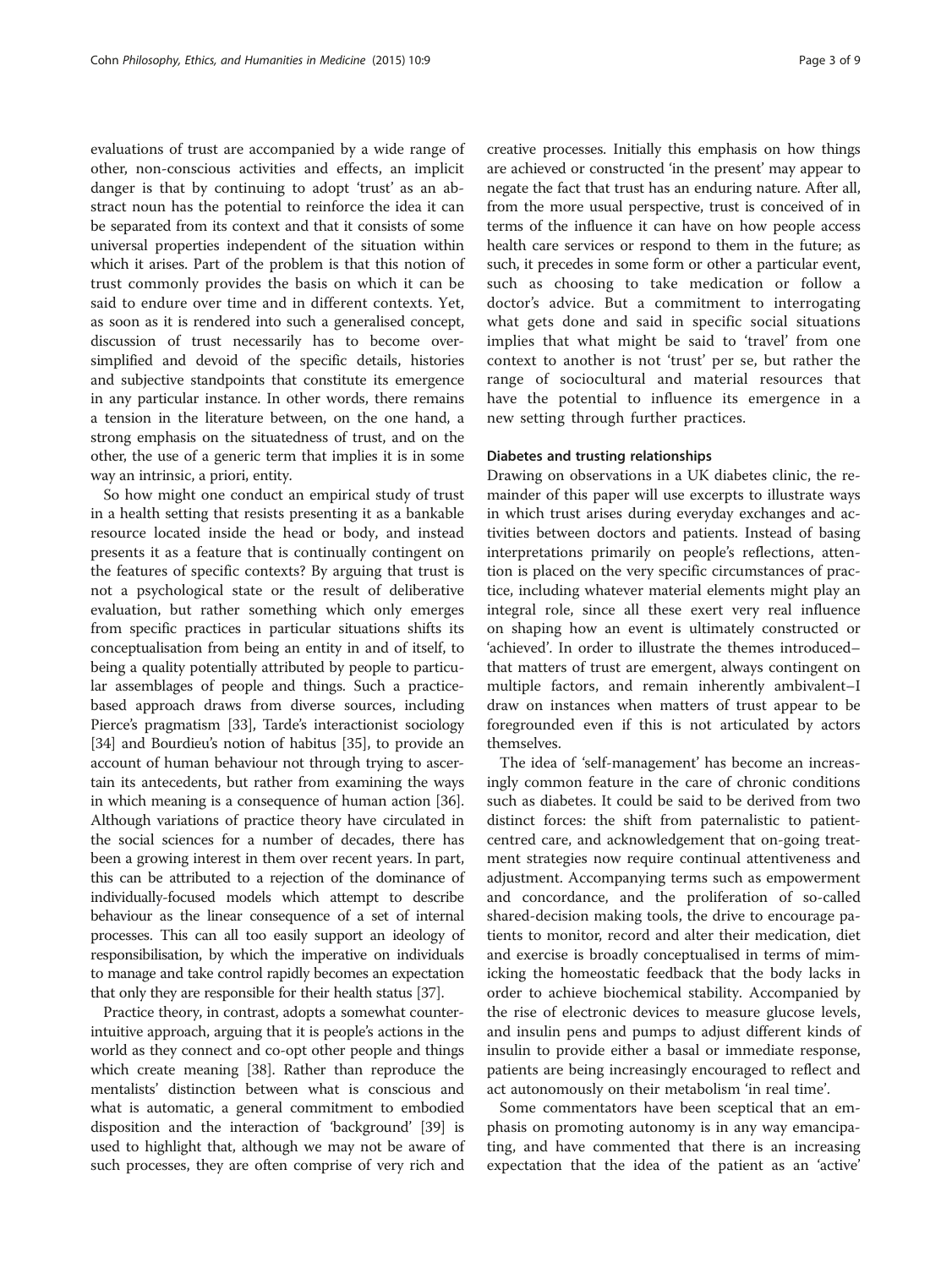subject who takes on primary responsibility for their care is merely an extension of disciplinary surveillance [[40\]](#page-8-0). However, from another perspective it is not simply that the person with diabetes now has more things to do, but rather the patterning of who is responsible for doing those things, and when they are expected to be done, is shifting. In order to be able to manage their diabetes daily they must still use and rely upon a wide range of things and other people, just as they had done previously; but new configurations based on selfmanagement refashion the nature of those relationships. In order to try and achieve some kind of blood glucose stability given this new distribution, many different associations not only need to be established and maintained, but need to be trusted.

My starting point, therefore, is adopt the idea of practices in order to concentrate on the details that relate to how matters of trust emerge and are enacted in a diabetes clinic. Using ethnographic vignettes to illustrate some of the breadth of trust practices, the following results serve to exemplify some of the apparently incongruous situations and the multiplicity of actors which fall within their broad scope. These examples are selected precisely because they may well be missed using methods that assume trust is a stable entity, such as a questionnaire prompt or formal interview. Ultimately, this paper presents trust as the degree to which the sense of stability and predictability emerges from a set of relationships between people, physical objects and the material environment, and hence how a quality attributed to such practices may determine, or restrict, opportunities for repetition in the future.

#### Results and discussion

The findings below are derived from analysis that focused on identifying occasions when matters of trust come to the fore but are not necessarily made explicit. Although selective, the data are drawn upon to propose that trust, and associated terms such as mistrust, can be conceived of as qualities of the relationship between actors rather than things in themselves [[41\]](#page-8-0). Whilst this necessarily implies trust is inherently subjective and situated, it opposes locating it either solely 'in the head' or as a feature of the external world. Rather, the data presents accounts of how people work to make sense of, and experience, their own position within a set of relationships, and how in this process particular actions can emerge as ones that convey trust as a quality of those connections.

#### Connecting bodies and people

Some people diagnosed with diabetes don't seem to ever find a way to accept this new status, and establish a selfidentity that accommodates, rather than resists, the

condition. It is as though they are adrift, uncontained, and resolutely contest the idea of having to address the condition on their own. This was the case for Mary. She has Type I diabetes, but her mother has Type II. They invariably come to the clinic together, although of course are not seen together by a doctor. Nevertheless, the dynamic of mother and daughter is very strong, and shapes the consultations they both have. The relationship between them is undoubtedly complex; the father left the family almost a decade ago. The daughter has had poor blood glucose control for many years now–probably since she was diagnosed as a child. Although not yet diagnosed with a psychiatric condition, it is likely that she will soon also be referred for psychological help. Meanwhile, her eyesight is deteriorating due to retinopathy, and she has started to have ketoacidosis attacks and be admitted on and off as an emergency inpatient. The consultant wants the daughter to take control, to 'own' the condition, and to stop what the doctor called her 'reckless behaviour'. Regular selfmonitoring and insulin adjustments would hopefully lead to greater coherence and integration into her everyday life; he is concerned that she might find herself caught in a never-ending cycle of very poor control and hospital admission. So he asks her:

Dr: What do you think the best thing to do might be?

Mary: Get my mother to leave me alone

Dr: But surely she is trying to help you… make sure you are ok, and control your diabetes?

Mary: I just think she should worry about her own diabetes, not mine. I'm ok. I know what I'm doing.

Dr: Do you? I mean, your HbA1c results are not good, Mary.

Mary: No, well. That's not the whole story, is it? There are more things to worry about than a one-off blood test.

Mary's words not only suggest she is caught in loops of uncertainly and distrust in relation to the health service and health care professionals, but that she is also questioning whether or not she can trust her mother. On the one hand, she responds to the consultant's first question by rebuffing the influence of her mother's apparent stifling concern. Yet almost immediately afterwards, Mary rejects the idea that her diabetes management can be assessed by a single blood measurement (the HbA1c result), since to do so would disregard the 'whole story' of her distress and that the illness is constituted by multiple relationships. As the exchange continues, it is clear that for Mary the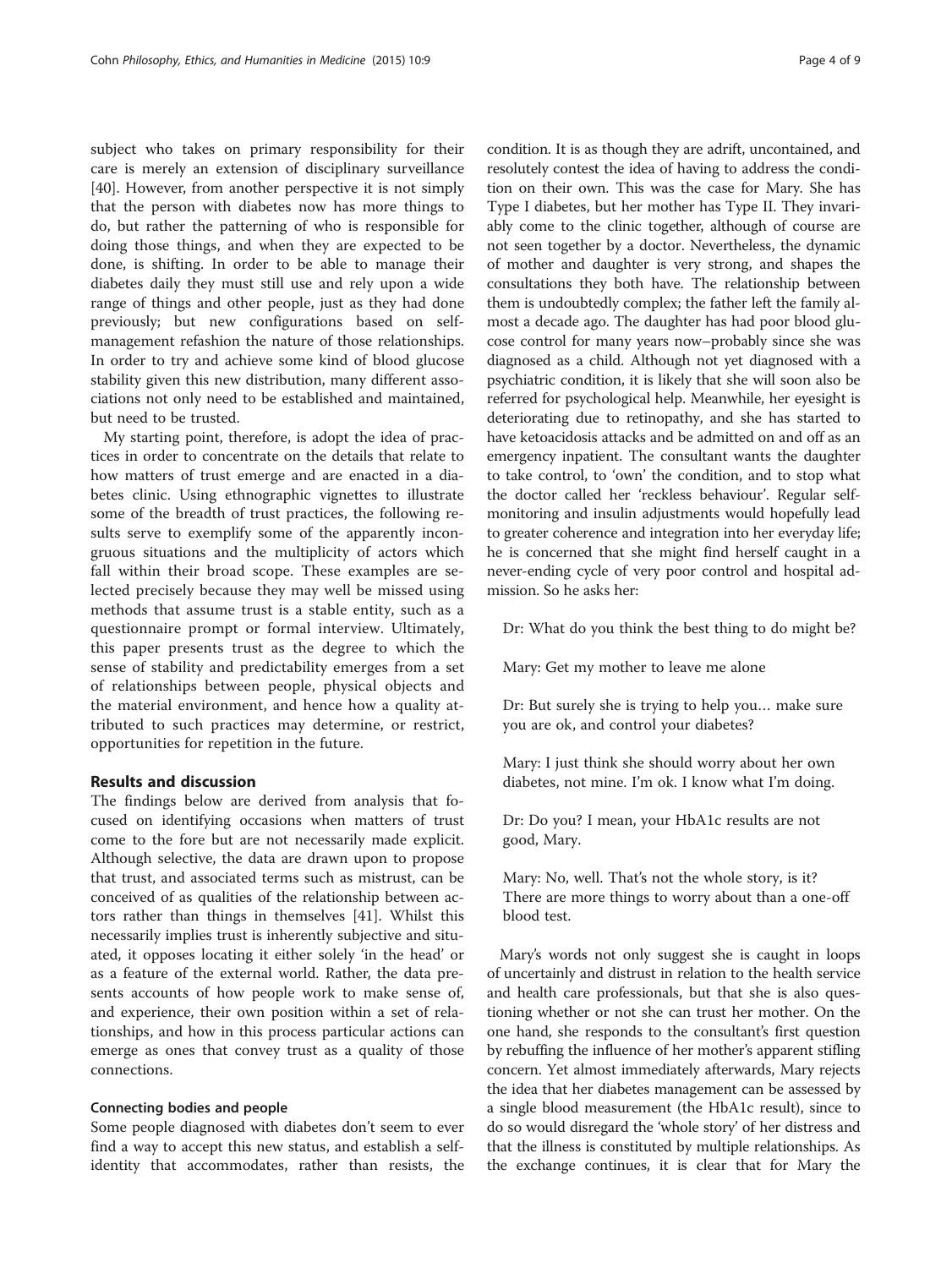notion of being 'out of balance', as she put it, is a diverse and wide-ranging state rather than one that can be attributed solely to her glucose levels, and that what she really seeks is a much broader feeling of things being settled, in which she, and her own body, are positioned. From her perspective the condition arises not merely from her internal physiology, but from an entangled network of diverse elements which all affect her sense of constancy and balance–and it is potentially all of these that can play a role in her sense of stability.

This then, invites one to rethink the notion of selfmanagement of diabetes–that in practice this means management of a wide variety of relationships. In the context of diabetes, practices of trust consequently relate to the need to establish a feeling of stability, rather than empirical evidence of it, across many different kinds of relationships in order to counter feelings of vulnerability or uncertainty. In this way, trust describes a relational quality that emerges from interaction. And while it is always made, or unmade, in the present, its effect is to appear not only as something that will endure to potentially shape future interactions, but just as significantly can be extended backwards, to refashion how past experiences are recalled and brought into association with the present.

#### The effects of not saying

In real-life clinical settings, it is often the apparently superfluous or ritualised elements of social interaction that are most relevant, since they function to establish a level of sociality that is independent of the specific medical content that may be imparted. As well as what may be said, it can also be what is not said that engenders a sense of trust. For example in the following exchange between a consultant and John, a 49 year old patient with Type II diabetes, the utterances from both parties could be said to be quite scripted:

Dr: So, tell me how things have been going. How has the diabetes been?

John: Fine, ok I suppose.

Dr: Good… I mean, anything been bothering you… Any problems?

John: …No.

Dr: No. Well. Good. I mean, are you sure?

John: Yes.

Dr: Oh, OK then. Good.

[PAUSE]

But amidst this ostensibly mundane excerpt a lot is implicitly going on. The doctor is trying to gently encourage John not only to feel at ease, but to be frank and honest with him, whilst the patient is reluctant to make himself more defenceless than he already feels. As a result, the doctor, having asked a second time, decides not to press any further. Following this short exchange there is a brief pause, which serves to confirm the significance of something which was not said. The short period of silence establishes a shared secret between the two, since neither decides to instigate anything further. Instead, the conversation turns to the more technical matter of insulin dosage. But by each allowing the pause in conversation, a kind of acknowledgment of the other person's position is intimated, and a sense of mutual trust based on difference, rather similarity, is established.

If prompted to talk explicitly about trust, respondents like John seldom offered an immediate summative response, but instead recounted one or two particular incidents or interactions from which they then made some sort of evaluation, to themselves as well as myself as the researcher. So when asked in what ways they trusted (or did not trust) the doctor that they had just talked to, patients would often focus on particular things that were said, or actions that were taken, as indicative of a more general and distributed feeling of trust. In the following excerpt, for example, a female patient who had just met a new consultant for the first time, draws on some material objects that she felt were instrumental in being able to establish, retrospectively, the nature of the relationship she had with the doctor:

Thinking about it now, I didn't trust him at the beginning. I looked over on the desk, and instead of my notes, which usually consist of a really thick pile of papers from all the years I have been going, there was just a small brown A4 folder… with maybe just a couple of sheets of paper inside… I think that being so surprised by that folder really affected how I spoke to him [the doctor], and perhaps even what I said about my diabetes.

The lack of extensive notes is contrasted with the usual bundle of paperwork–and in so doing calls attention to the regular expectations and network of ways of doing things, and an interruption to a sense of familiarity and continuity. Clearly, for this patient, an established opinion on whether she felt her relationship with the doctor was a trusting one or not did not really exist beforehand. Only following a prompt during the interview did she actively reflect upon things; while recounting the apparently minimal paperwork the presence of the thin folder itself intervened in her assessment of the nature of her relationship with doctor. The more general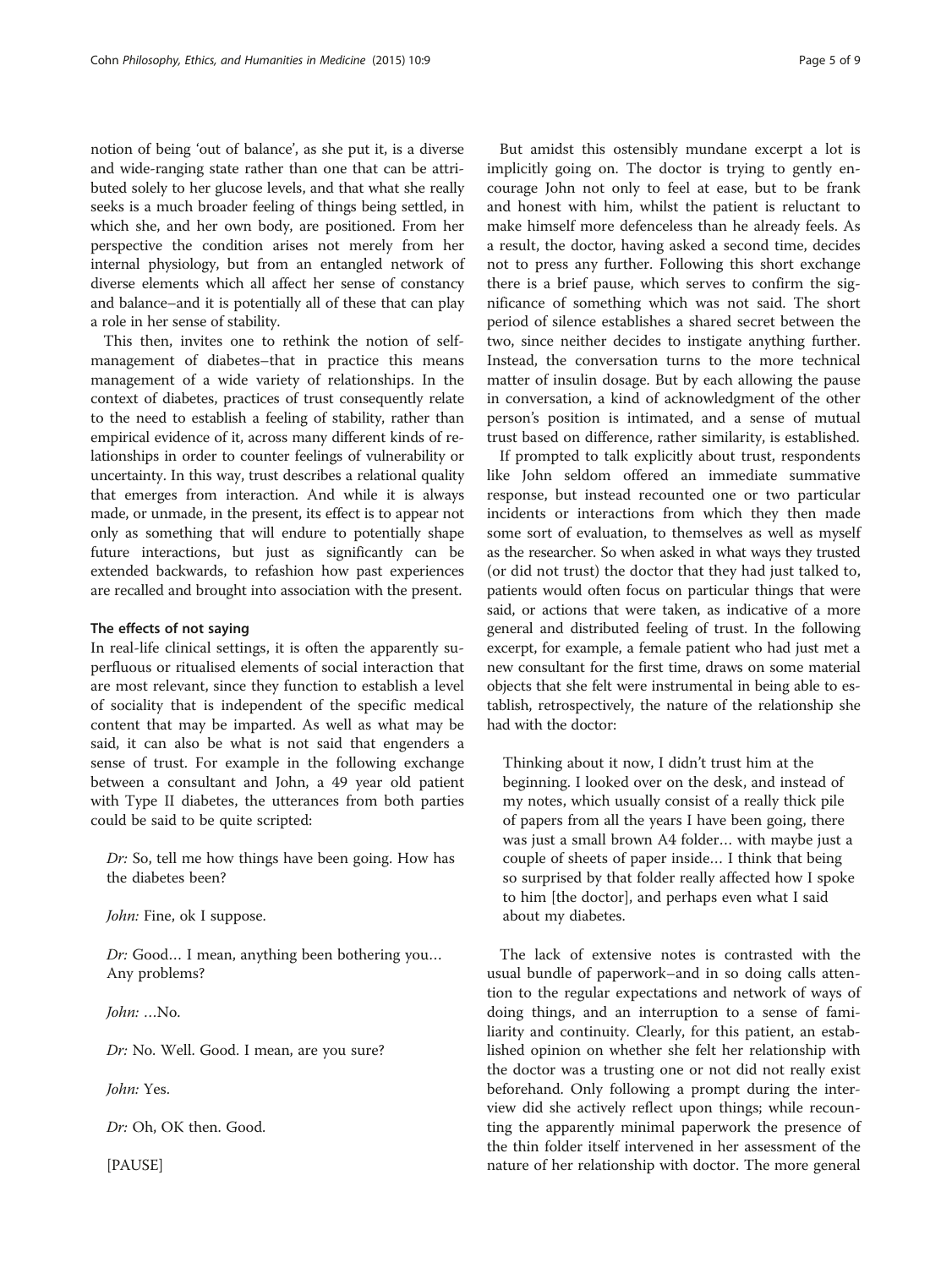point is therefore that trust is commonly an aspect of social life that is not articulated, whether to others or even people themselves. In order to talk about trust at all, assessments are made of particular events that, at the time, may not have felt noteworthy. Describing what was done or not done, as well as what was thought or said, is in parallel a process of specifying the quality of the connections that comprise the specific practices.

#### Actions of deception

Perhaps surprisingly, one of the range of actions that falls within trust practices but would be excluded from a study that adopted a more objectivist approach is that of deception. Dishonesty is quite a common feature of encounters at the clinic. From the medical professionals' perspective, because the underlying imperative is to try and ensure the patients' relationships with the clinic and staff members are durable, they will often tolerate such acts because there are 'there are bigger things to worry about'. Meanwhile, since patients often feel that it is not their diabetes that is being assessed but they themselves are being morally judged, they adopt various defence strategies.

For example, the task of self-monitoring is often one that many patients do not do as regularly as they are advised to. Nevertheless, they often feel it is important to try and please their doctors and nurses, and as a result, sometimes fill in the blood glucose diaries just before an appointment. In fact, some become quite sophisticated at this–even (so they told me) allowing tiny drops of blood mark the paper to further suggest the authenticity of the record. On one occasion, I asked Sue, a patient with Type II diabetes who now uses insulin after being on oral medication for many years, directly about this:

Me: But surely, isn't the diary in the end just to help you, to help you see whether your medication is keeping your glucose levels stable and low?

Sue: I suppose. Yes. But I have my own ways to do that. The diary thing, well, they asked me to do it, so I don't want to disappoint them…

Anyway, I naturally didn't say anything to anyone about what she had said, and her trick of using a blue pen and a black pen alternately to fill out the diary. On a separate occasion, however, a nurse specialist at the same clinic spontaneously told me that she, and everyone else working in a diabetes clinic, often did not believe a patient really had completed the dairy legitimately. She told me 'they weren't so easily duped' and that 'you cannot trust those'–perhaps deliberately leaving the statement ambiguous as to whether she was referring to the diaries of the patients. The nurse went on to tell me that invariably there would be specific clues–

the form of the writing, the measurements themselves, and so on. So I asked her why she never challenged patients when suspected this. She replied:

That would just be too damaging. We carefully build up relationships with patients. We don't preach at them, we go at their pace, we build up trust… And anyway, the diary is meant to be for them. We use HBA1c to assess glucose levels–it's far more accurate. And objective.

The diary not only serves as a means to produce and maintain the fiction that self-monitoring is being conducted regularly, but is drawn upon by both the patient and the health professional to maintain a sense of commonality, even if both sides know it to be fake: for either of them to reveal this 'secret' would be too destructive. In this way, a broader sense of trust emerges from the specific configuration of deception and mistrust.

Accounts such as this not only illustrate how the scope of trust practices must include a range of related terms, because they all in different ways infer what form of trust emerges from the interactions between people and things, but also that apparently contradictory practices can, from different perspectives, engender (or undermine) the emergence of trust. Thus, beyond acknowledging that trust cannot be conceptualised as an object or resource because it is inherently a relational quality that always emerges from very particular configurations, on any occasion new elements might be foregrounded, while others recede. As a result, conceptualising the quality of trust as being constant or fixed not only ignores the possibility that at any time it can radically alter, but that this experience of precariousness is itself one that engenders trust as a stabilising feature.

#### Threats of betrayal

Jane had thought that she was, in her words, 'a good diabetic patient'. By that, she meant that she monitored herself regularly, and had a sufficient understanding of the biomedical model to allow her to dial up and alter different doses of the fasting acting and slow acting types of insulin she was on. However, after an HbA1c test, which give average blood glucose levels over the previous three months or so, it transpired that her control was not nearly as good as she had thought. At first she doubted the HbA1c figure, but her doctor emphatically told her it was reliable and now the standard way they measured glucose control. So if Jane wanted to trust her doctor, she also had to trust this test result. Jane paused for a short while, and then suggested that perhaps it was her electronic glucose meter that hadn't been working properly, and that although she had done everything 'correctly', it may have consistently given false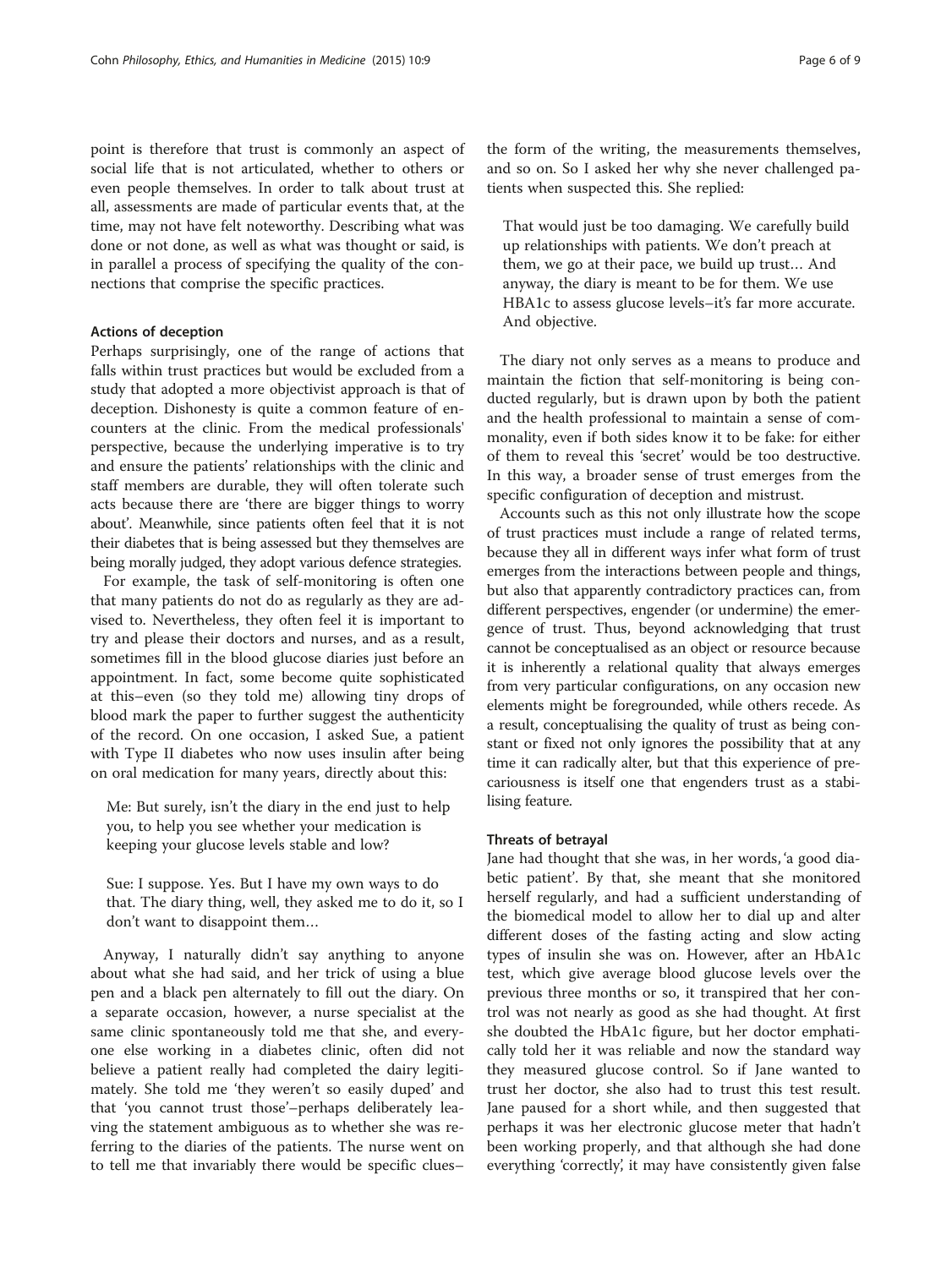readings. Her doctor was clearly not convinced; he conceded it was 'possible', but he said this in such a way that it was clear he really didn't accept it as a reasonable explanation. Jane sensed this, and that the doctor was starting to get a little frustrated. So she tried one more time to protect her status as being someone who was good at self-management not only to the doctor, but herself also, and began to ask if one or both of the insulin types could somehow be contaminated, or of an inferior strength. But her voice trailed off as the doctor started to shift in his chair, now a little agitated that Jane was not accepting, from his perspective, the reality of the situation. Finally, Jane said the following, while she gently rested her hand on her midriff:

Ok. Well, I still don't understand it. I did everything that I was meant to. I managed really well, as you know. But perhaps it's something to do with my pancreas or something. Maybe my body is, you know, misbehaving or something. Maybe it's my pancreas…

In the course of the exchange and Jane's concluding speculation, the fact that the puzzling test result was inescapably nestled in a number of other trusting relationships that she did not want to have undermined, forced Jane to work through an account in which she could preserve what was most important. As different possibilities are brought to the fore they are experienced as potentially competing with others; attributing trust to one relationship required the severing of trusting relationships in others. The exchange itself was a delicate choreography, as new possible actors were introduced by the patient only to be cautiously dismissed by the doctor. Finally, blaming her own body may well have been a somewhat linguistic flourish–but it nevertheless served as a way to protect the trust Jane valued elsewhere. For her, living with diabetes is far from being simply about her pancreas, and that ultimately losing trust in her body became a strategy to preserve a sense of trust in other things that she experienced as even more fundamental to her condition.

This last ethnographic example illustrates the fact that trust practices can enlist a wide range of entities–people, institutions, material objects and even one's own body– and that one cannot assume which entities are necessarily more significant in a particular configuration than others. Trust is not contained simply in the person, but arises from the specific distribution of all these things. Further, the potential combination of such diverse elements is experienced by people such as Jane as a fluid landscape that can be creatively drawn on to make meaning, rather than existing as a stratified hierarchy which dictates some kind of logic. As a result, any sense of trust is always ephemeral, since it is contingent on the particular elements brought to the fore.

#### Conclusions

In this paper I have suggested that we resist conceiving trust as an object or a resource. Although in much of the literature trust is frequently presented as a counter position to the influence of financial pressures in the health service, conceiving it as a form of capital that can be drawn on, invested and traded, far from representing an alternative to rational bureaucracy can reproduce and reinforce the same market principles and forces. An alternative approach, based on the increasing interest in more ethnographic accounts of trust, presents it as an inherently emergent quality of interacting features that arises during specific practices. To acknowledge its complex and often multivalent nature, and the very indeterminacy and instability which fosters it, means that trust is always contingent on a particular context and specific associations. Arguing that trust is a subjective quality of a set of relationships reiterates the point made by others that it is not simply associated with a patient trusting the health professional, or vice versa, but should be broadened to include all manner of relationships, including trusting oneself, one's body, the health service, and other significant people. All these forms coalesce around a person at times when they feel vulnerable and try to make sense of their situation by locating themselves in a network of relationships that might sense of stability.

Beyond highlighting how trust can be both a conscious evaluation yet is also unconsciously affected by a wide range of factors, I have suggested that to do so nevertheless can maintain a mentalist or egocentric conception. A practice orientation is a way to conceptualise the more distributed nature of situated actions from which individuals may gain a sense of trust. In this way, I have tried to argue that the exceptional status of the person as the repository of trust should be challenged by attending to the material elements, such as a glucose monitoring diary, or even a diseased part of the body, that can be just as active in its emergence. The consequence of this approach means that the identification of agency, which tends to be implied in discussions about trust being gained or lost, for example, must also be distributed across the heterogeneous assemblage. Taking a cue from Montelius and Giritlis-Nygrens' work on 'doing risk' [\[42\]](#page-8-0), it is therefore not simply a matter of a person 'doing' trust work or 'accomplishing' it, but rather that a person may come to identify certain configurations in which they find themselves as ones that engender a sense of trust. Uncertainty over the extent to which they are the ones who 'do' the trusting is precisely one of its features–a person cannot simply 'decide' to trust or not. A related point is not just that trust can be thought about as a quality that emerges from a situated context, but that it cannot be rigorously demarcated from other associated qualities–such as mistrust and distrust. Not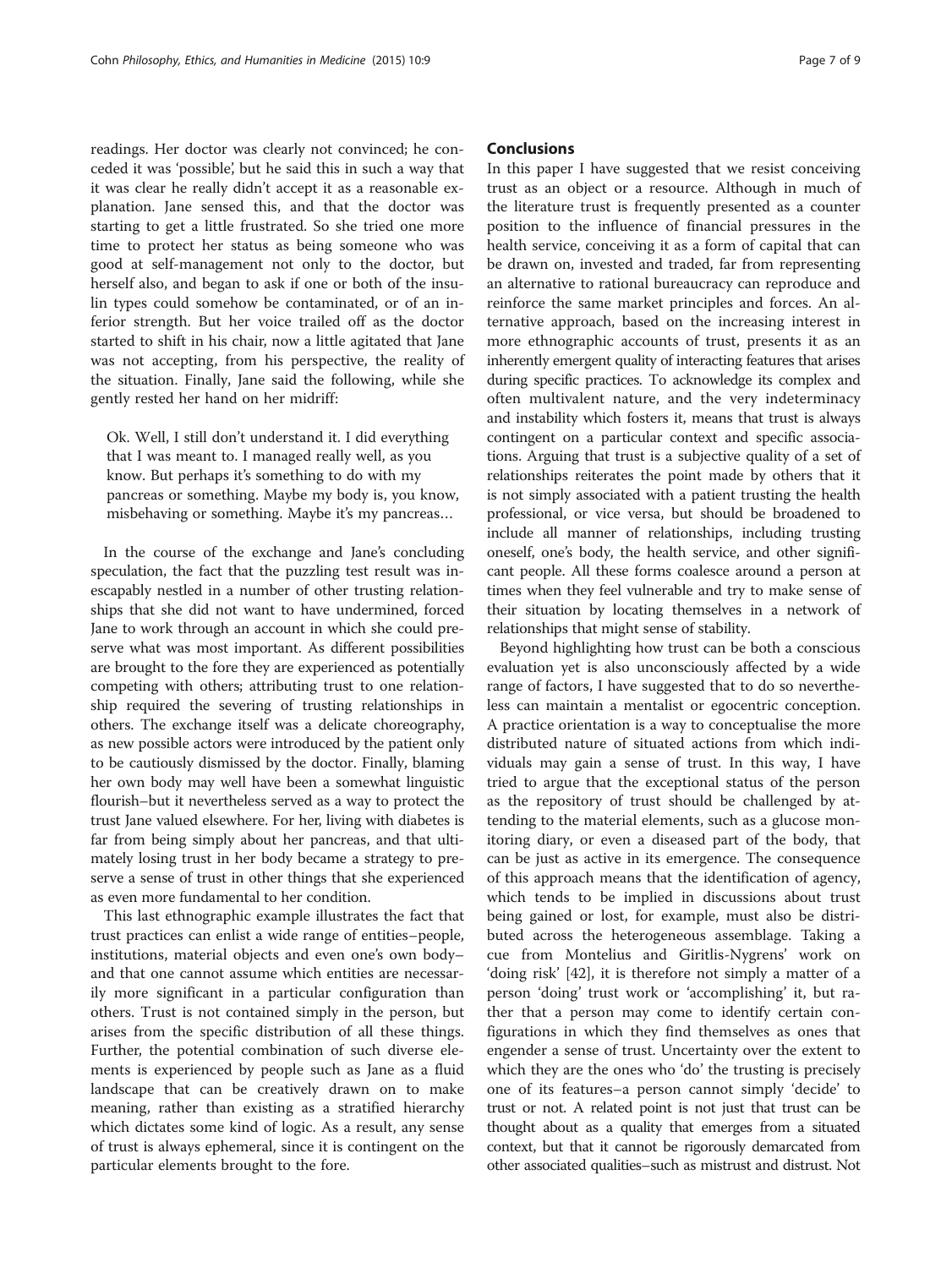only does this reflect how attributing the quality of trust is invariably nebulous and multimodal but, as the examples have illustrated, what may be identified as trust frequently occurs alongside mistrust and distrust, rather than at the exclusion of them [[43, 44\]](#page-8-0).

In the specific context of diabetes care, rather than thinking about diabetes as a singular disease entity, the observations within a clinic suggest that one can instead think about diabetes practice as a collection of many successive occasions on which people (patients, doctors, nurses, relatives, friends, etc.) and objects (monitors, syringes, pumps, etc.) are brought together to regulate a blood glucose level (because to not have diabetes means that these different actors are not brought together). A patient's ongoing engagement with diabetes, whilst described as selfmanagement, in reality necessitates frequent arrangements with many different objects and people–and includes many more than those normally foregrounded at the clinic. Highlighting these relationships above individual decisionmaking extends the notion of management of metabolism and homeostasis, which are generally conceived of as internal and physiological, to include all the relationships of actions, reactions and feedback mechanisms that potentially constitute living with diabetes. It is through this more expansive approach that a revised concept of trust is pertinent–as a quality that may be attributed to varied relationships that are temporarily established that might suggest, or promise, a level of constancy and security.

The examples of diabetes management clearly illustrate this. The problem for both patients and professions is that rather than being in control of many of these elements, there is always an inherent sense of uncertainty. The clinical expectation is that patients should 'own' their condition and work to achieve physiological control over time by monitoring their blood glucose, adjusting their medication, and being vigilant about their diet and exercise. Yet from the patients' point of view, it makes little sense to try and achieve this kind of biological stability independent from all the other kinds of relationships that they experience as pertinent. The homeostatic quest is consequently not simply about levels of sugar or insulin, but the multiple connections and feedback relationships that constitute the flow of everyday life. As a result, far more diverse practices are drawn on as ones relevant to their condition, and therefore might be considered stable or not. However, trust as a quality of those relationships is never established uniformly across this diverse range of factors, or at every scale. As people draw on certain elements in order to establish a sense of trust, this frequently comes at the cost of destabilizing other relationships.

Given the increasing importance of discussions about trust in health service delivery and the quality of care, my purpose has not simply been to deconstruct its usual conception, or purely emphasise its dynamic and complex nature. Rather, it has been to point out that by attending to the specific details of ethnographic description, trust as a stable, quantifiable and generalised resource rapidly dissolves–not through intellectual analysis, but because in everyday life it simply does not exist as such an entity. This suggests that chasing a singular, generalisable concept or measure not only provides a restricted representation, but that in doing so we may actually exclude the specific features that characterises its role and potential in health settings. This is because the very process of making it known in this way separates it from those more dynamic, context-specific, and contingent features which make relationships with people, things and our bodies active and meaningful. In contrast, I have suggested one can talk about trust as a quality that on occasions is attributed by people to particular assemblages of persons and things, and that in the case of diabetes management this quality equates to a general sense of stability. But within this, a new issue arises; as a person evaluates specific practices they also come to reflect upon their own place within them, and the nature of the ties they have with other people and things. In this way, trust is neither an object nor a subjective feeling, but rather a quality experienced by persons as they reflect upon their own place in multiple networks of relations.

### **Methods**

This research is based on extensive ethnographic observations of a diabetes clinic in a large NHS hospital in England, UK conducted as part of a larger multidisciplinary study during 2012–13. The data is drawn from the study "East Cambs & Fenland Diabetes Integrated Care Evaluation", which gained NHS Health Research Authority ethical approval (reference: 11/EE/0148 ). Consent was obtained from all participants and health care professionals. All names are pseudonyms. Consultations and interviews were audiorecorded and transcribed and imported into NVivo 10 along with fieldnote texts. After a general inductive analysis using techniques from grounded theory to identify and develop themes [[45](#page-8-0)], examples were chosen that best illustrated the general topics identified.

One of the features of ethnographic research is that it does not claim to be directly reproducible, because data is understood to be co-created by those being researched and the researcher themselves [[46\]](#page-8-0). In addition, attending to the specific material aspects of a social situation as potentially equally significant further means that individual vignettes must be recognised as unique occurrences, and cannot be readily generalisable. However, in response to claims that the data is thereby purely anecdotal, this kind of research gains its relevance and from the abductive theoretical claims and arguments developed, rather than empirical details presented. In other words, although the paper emphasises that specific utterances and scenarios are unique, and although analysis is acknowledged to be interpretative and hence open to